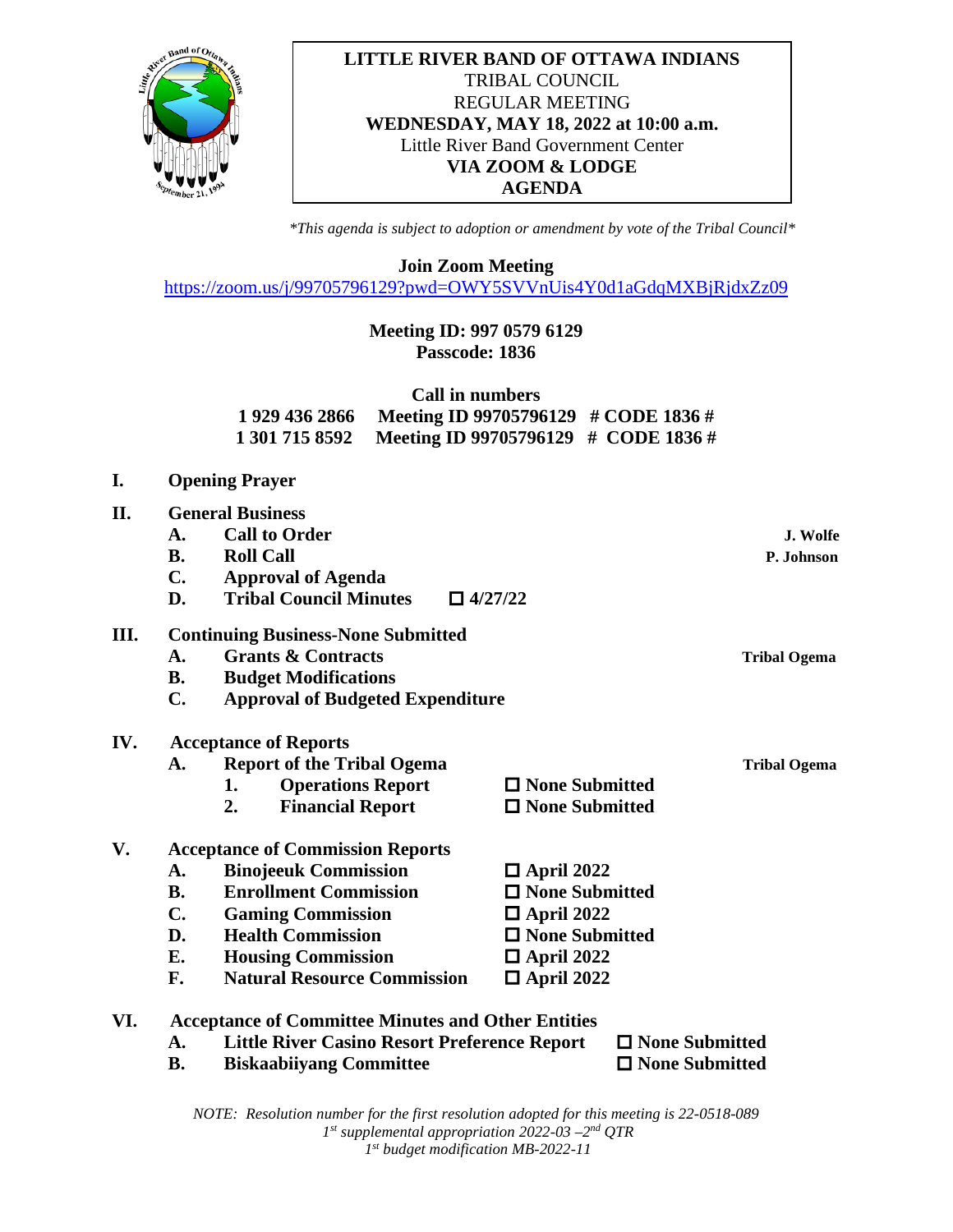| VII. Old Business |                         |                   |
|-------------------|-------------------------|-------------------|
|                   | <b>Financial Report</b> | $\Box$ March 2022 |

- **VIII. New Business-None Submitted**
- **IX. Concluding Business**
	- **A. Next Meeting Date(s) - Wednesday, May 25, 2022**
	- **B. Ogema Weekly Status and Business Update**
	- **C. Legislative Affairs Update**
	- **D. Public Comment Period**

 *The purpose of closed session is to discuss business matters considered privileged or confidential involving consideration of bids/contracts, pending legal issues, and/or personnel matters.*

- **X. Closed Session**
	- **A. Tribal Council Closed Session Minutes None Submitted**
	- **B. Submissions for business matters that are Confidential**
		- **1. Enterprise and/or Reservation Development matters**
			- **a) 2020 Consent Decree Negotiations (Treaty Rights)**
		- **2. Legal Updates**
			- **a) Delisting of the Gray Wolf**
			- **b) Line 5 Update**
			- **c) Brackeen Case**
	- **C. Bids & Contracts**
	- **D. Acceptance of Submission from Tribal Entities requiring action in Closed Session**
		- 1. **Binojeeuk Commission Closed Session Minutes**  $\Box$  April 2022
		- 2. **Gaming Commission Closed Session Report**  $\Box$  April 2022
		- **3. Little River Holdings, LLC Minutes**  $\Box$  None Submitted
		- **4. Natural Resources Closed Session Minutes □ April 2022**
		- **5. Enrollment Commission Closed Session Report April 2022**
	- **E**. **Litigation**
		- **1. Sedelmaier v LRBOI & Romanelli (Employment Matter)**
		- **2. Stone et al (Burmeister, Walter, Waitner, Ivinson, Saunders) Ogema vs Tribal Council**
		- **3. D. Lonn v. LRBOI Tribal Council**
	- **F. Personnel**
	- **G. Discussion for Items moved from Closed to Open Session**
- 
- 
- 
- 
- 
-